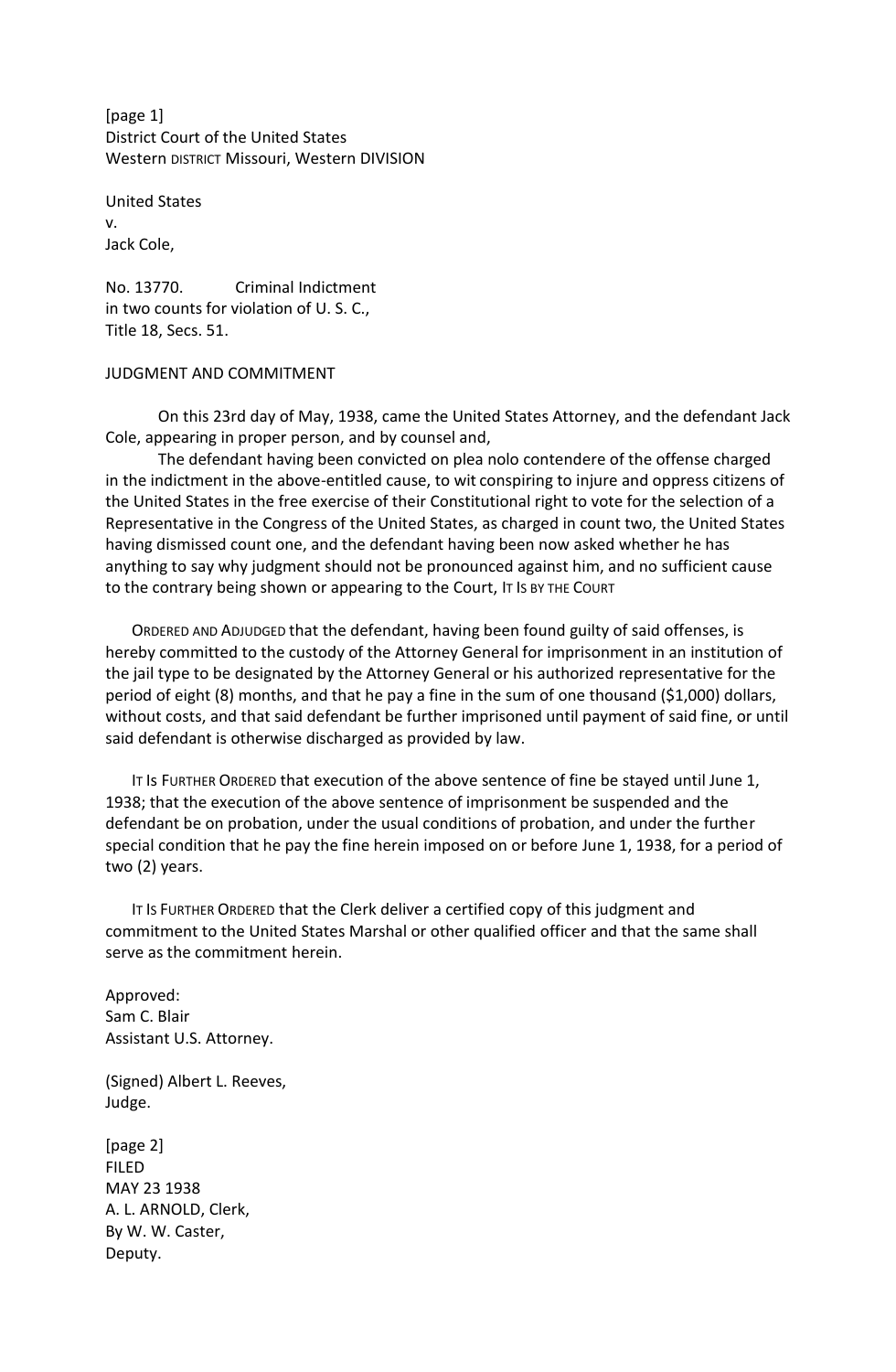[page 3] District Court of the United States Western DISTRICT Missouri, Western DIVISION

United States v. John P, Lynch,

No. 13770 Criminal Indictment in two counts for violation of U. S. C., Title 18, Secs. 51.

## JUDGMENT AND COMMITMENT

On this 23rd day of May, 1938, came the United States Attorney, and the defendant John P. Lynch appearing in proper person, and by counsel and,

The defendant having been convicted on plea nolo contendere of the offense charged in the indictment in the above-entitled cause, to wit conspiring to injure and oppress citizens of the United States in the free exercise of their Constitutionla right to vote for the selection of a Representative in the Congress of the United States, as charged in count two, the United States having dismissed count one, and the defendant having been now asked whether he has anything to say why judgment should not be pronounced against him, and no sufficient cause to the contrary being shown or appearing to the Court, IT IS BY THE COURT

ORDERED AND ADJUDGED that the defendant, having been found guilty of said offenses, is hereby committed to the custody of the Attorney General for imprisonment in an institution of the jail type to be designated by the Attorney General or his authorized representative for the period of eight (8) months, and that he pay a fine in the sum of one thousand (\$1,000) dollars, without costs, and that said defendant be further imprisoned until payment of said fine, or until said defendant is otherwise discharged as provided by law.

IT Is FURTHER ORDERED that execution of the above sentence of fine be stayed until June 1, 1938; that execution of the above sentence of imprisonment be suspended and the defendant be on probation, under the usual conditions of probation, and under the further special condition that he pay the fine herein imposed on or before June 1, 1938, for a period of two (2) years.

IT IS FURTHER ORDERED that the Clerk deliver a certified copy of this judgment and commitment to the United States Marshal or other qualified officer and that the same shall serve as the commitment herein.

Approved: Sam C. Blair Assistant U. S. Attorney.

(Signed) Albert L. Reeves, Judge.

[page 4] FILED MAY 23 1938 A. L. ARNOLD, Clerk, By W. W. Caster,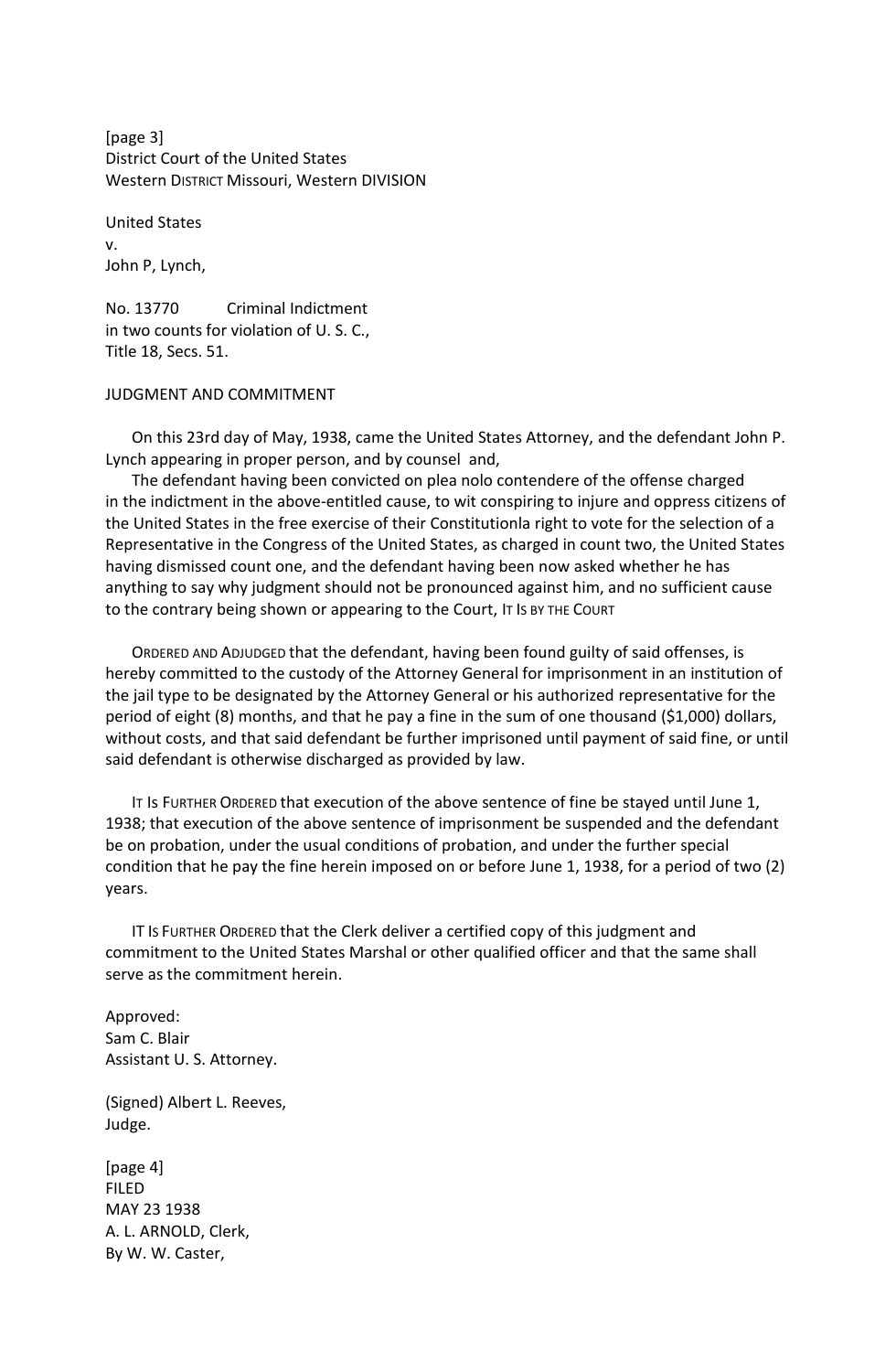Deputy.

[page 5] District Court of the United States Western DISTRICT Missouri, Western DIVISION

United States v. Lillie Current,

No. 13770 Criminal Indictment in two counts for violation of U. S. C., Title 18, Secs. 51

## JUDGMENT AND COMMITMENT

On this 23rd day of May, 1938, came the United States Attorney, and the defendant Lillie Current, appearing in proper person, and by counsel and,

The defendant having been convicted on plea nolo contendere of the offense charged in the indictment in the above-entitled cause, to wit conspiring to injure and oppress citizens of the United States in the free exercise of their Constitutionla right to vote for the selection, of a Representative in the Congress of the United States, as charged in count two, the United States having dismissed count one, and the defendant having been now asked whether has anything to say why judgment should not be pronounced against her, and no sufficient cause to the contrary being shown or appearing to the Court, IT IS BY THE COURT

ORDERED AND ADJUDGED that the defendant, having been found guilty of said offenses, is hereby committed to the custody of the Attorney General for imprisonment in an institution of the jail type to be designated by the Attorney General or his authorized representative for the period of thirty (30) days, and that she pay a fine in the sum of one hundred (\$100) dollars, without costs, and that said defendant be further imprisoned until payment of said fine, or until said defendant is otherwise discharged as provided by law.

IT IS FURTHER ORDERED that execution of the above sentence of fine be stayed until June 1, 1938; that execution of the above sentence of imprisonment be suspended and the defendant be on probation, under the usual conditions of probation, and under the further special condition that she pay the fine herein imposed on or before June 1, 1938, for the period of two (2) years.

IT IS FURTHER ORDERED that the Clerk deliver a certified copy of this judgment and commitment to the United States Marshal or other qualified officer and that the same shall serve as the commitment herein.

Approved: Sam C. Blair Assistant U. S. Attorney.

(Signed) Albert L. Reeves, Judge.

[page 6] FILED MAY 23 1938, A. L. ARNOLD, Clerk, By W. W. Caster,